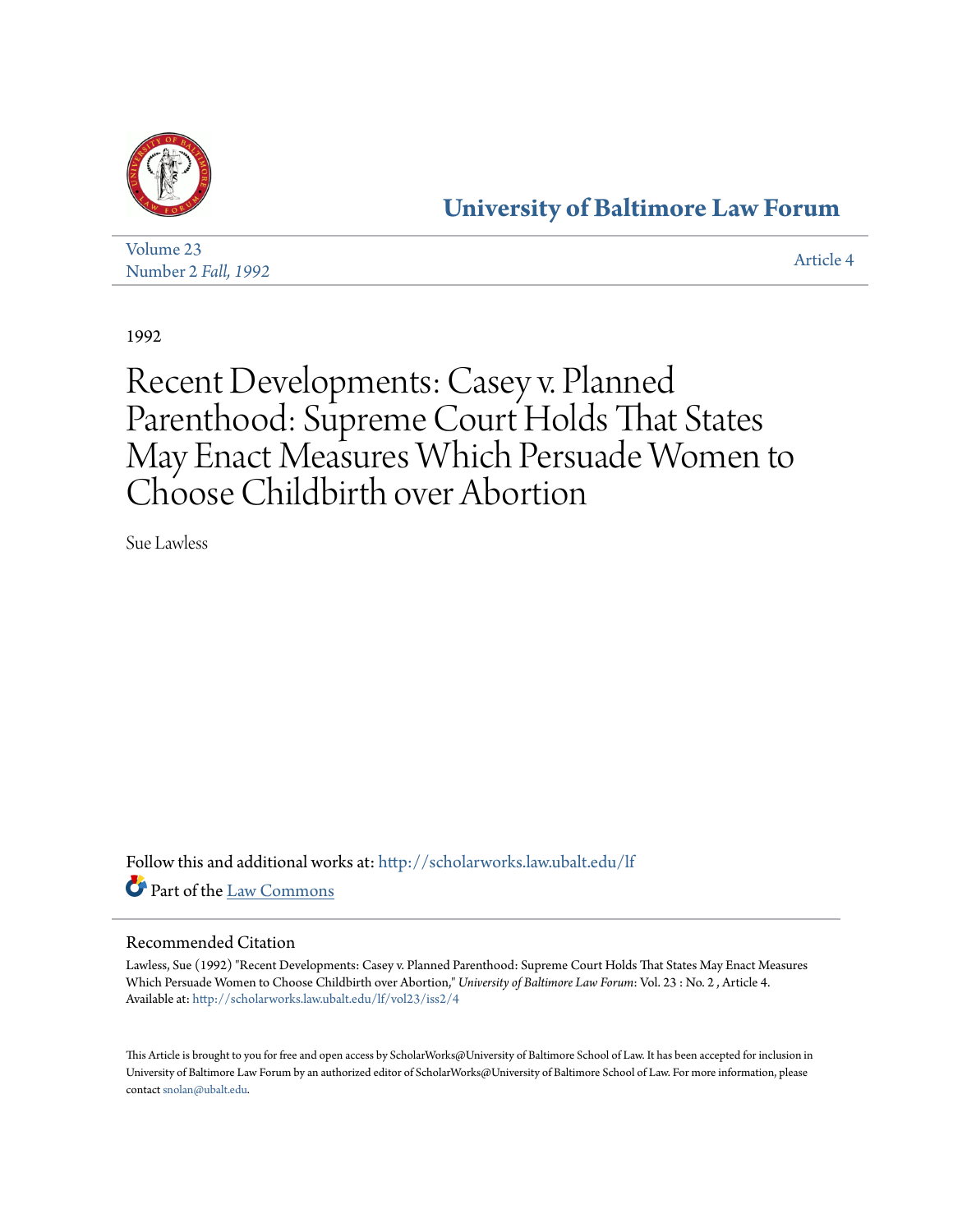# Recent Developments

#### *Casey v. Planned Parenthood:*  SUPREME COURT HOLDS THAT STATES MAY ENACT MEA-SURES WHICH PERSUADE WOMEN TO CHOOSE CHILD-BIRTH OVER ABORTION.

In *Casey v. Planned Parenthood,*  112 S. Ct. 2791 (1992), the Supreme Court rejected the trimester framework established by *Roe v. Wade,* 410 U.S. 113 (1973), and held that the constitutionality of abortion regulations before fetal viability must be judged by an "undue burden" standard. In so holding, the Court affirmed the essential holding of *Roe,* which recognized a woman's right to terminate her pregnancy before viability without undue interference from the state. However, it significantly deviated from *Roe* by holding that a state is permitted to enact measures designed to persuade women to choose childbirth over abortion so long as those measures do not constitute an undue burden on the exercise of that right.

Five provisions of the Pennsylvania Abortion Control Act of 1982 as amended in 1988 and 1989 (the "Act") were challenged by Petitioners, five abortion clinics and one physician on behalf of a class of physicians performing abortions ("Petitioners"). The provisions of the Act required that: (1) a woman seeking an abortion give her informed consent prior to the abortion procedure, (2) a woman be provided with certain information prior to the procedure, (3) minors obtain parental consent, (4) married women notify their husbands prior to the abortion procedure, and (5) facilities performing abortion procedures comply with certain reporting requirements. In anticipation of the provisions taking effect, the

Petitioners brought suit in the United States District Court for the Eastern District of Pennsylvania seeking declaratory and injunctive relief. The district court ruled all of the provisions unconstitutional and issued a permanent injunction prohibiting their enforcement. The Court of Appeals for the Third Circuit upheld all of the regulations except for the spousal notification requirement. The United States Supreme Court granted certiorari to clarify the central holding in *Roe.* 

The Court used a three part analysis in its examination of the holding *inRoe v. Wade. Casey.* 112 S. Ct. at 2804. The Court noted that the central holding of *Roe,* recognized the following: (1) the woman's right to choose to have an abortion before viability without state interference, (2) the state's power to restrict abortion after viability with exceptions for danger to the life or health of the mother, and (3) the state's legitimate interest from the outset of pregnancy in protecting both the life of the mother and health of the fetus.

In its analysis, the Court first reaffirmed that a woman's constitutional interest in the right to an abortion before fetal viability was a fundamental liberty interest protected by the Due Process Clause of the Fourteenth Amendment. *Id.* Citing prior settled decisions, the Court next affirmed the fundamental principle that the Constitution limits the state's power to interfere with parenthood and family decisions. *Id.* at 2806. The Court also acknowledged the strong moral and political feelings that the abortion decision engendered. *Id.* at 2806. Declining to become entangled in those "feelings," the Court strove to determine only ''whether the state can resolve these . . . questions in such a defmitive way that a woman lacks all choice in the matter." *Id.* 

The Court noted that the constitution protects the right of a person to be "free from unwarranted governmental intrusion into matters so fundamentally affecting a person as the decision whether to bear or beget a child" *Id.* at *2807 (quotingEisenstadtv. Baird,405*  U.S. 438, 453 (1972)). The Court recognized that abortion is a unique act, but acknowledged that a state may not proscribe it in all instances because the liberty of a woman "is at stake in a sense unique to the human condition and so unique to the law." *Id.* The Court concluded that any reservations it may have had about affirming *Roe*  were outweighed by the concept of personal liberty under the Due Process Clause and the principles of stare decisis. *Id.* 

To further justify its refusal to overrule *Roe,* the Court reviewed the principles of institutional integrity and concluded that the cost of overruling *Roe* in the face of pressure to do so by certain societal interests would cause profound damage to the Court's integrity as an institution dedicated to the rule oflaw. *Id.* at 2814-15. Thus, the Court recognized that the fundamental decision of *Roe* was based on a constitutional analysis which it could not now repudiate. *Id.* at 2817.

The Court next turned to the important question of defming the limits of a woman's protected liberty interest. Id. The Court reasoned that it was required to draw a line where the state may not interfere with a woman's right to control her own body in order to give meaning to the protected liberty. *Id.* The Court reaffirmed that viability was